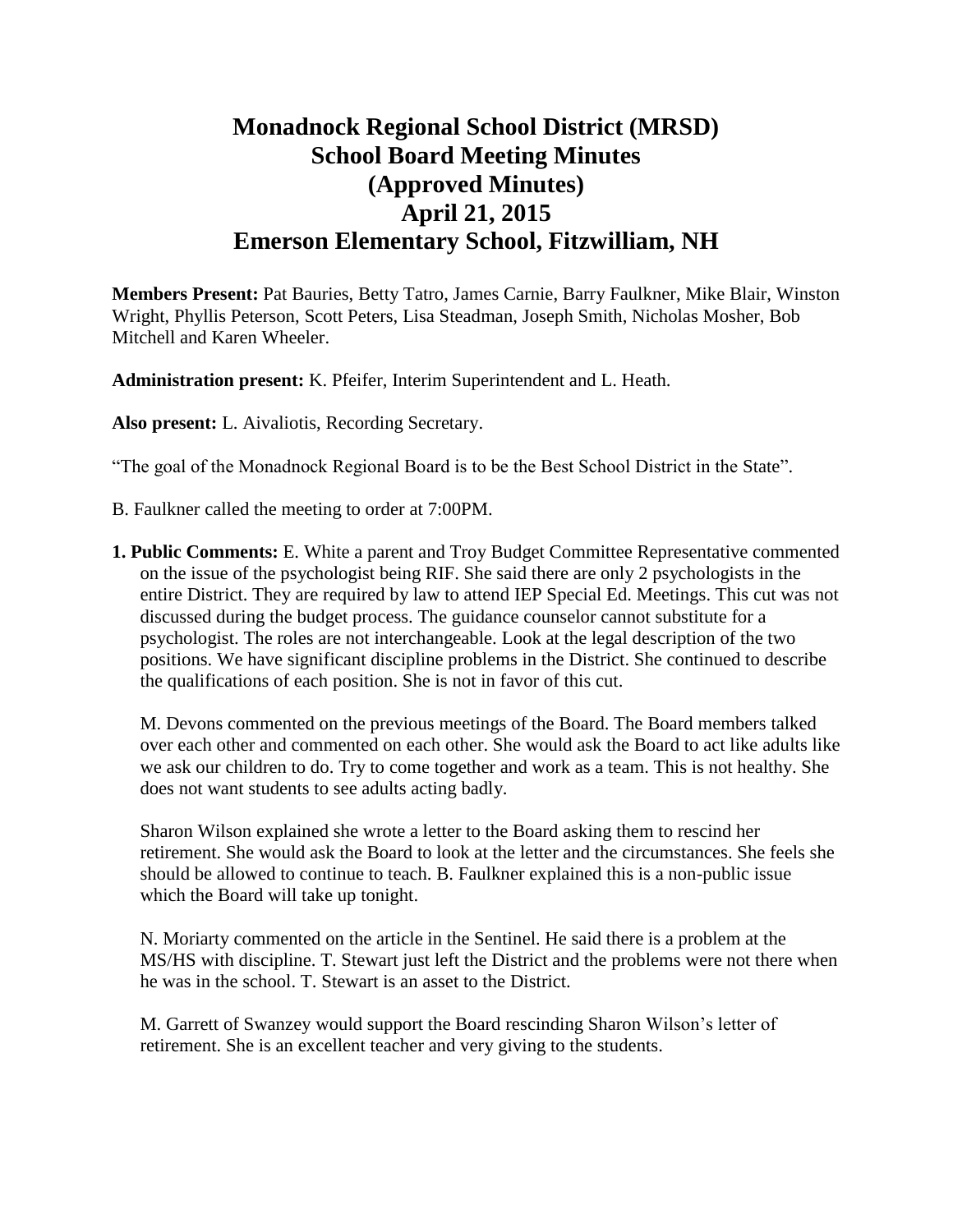L. Cloutier and the DI Team thanked the Board for their contribution to allow the DI Teams to go Tennessee. The team presented the Board with cupcakes and thank you cards.

M. Blair congratulated the DI Teams and wished them luck in Tennessee.

## **2**. **Consent Agenda:**

**MOTION:** M. Blair **MOVED** to accept the April 7, 2015 School Board Meeting Minutes as presented. **SECOND:** P. Peterson **VOTE:** 11.004/0/0.998/0. **Motion passes. MOTION:** M. Blair **MOVED** to postpone approving the April 7, 2015 Sealed Non-Public Meeting Minutes until later in the meeting. **SECOND:** K. Wheeler. **VOTE:** 13/0/0/0. **Motion passes.** 

**3. Student Government Report:** There is no report.

## **B. Faulkner called a recess at 7:10 PM to enter into a SAU 93 Board Meeting.**

**MOTION:** P. Bauries **MOVED** to recess the SAU Board Meeting at 7:24 PM. **SECOND:**  P. Peterson. **VOTE:** 13/0/0/0. **Motion passes.** 

## **The Board returned to the MRSD School Board Meeting at 7:25 PM.**

- **4. BUSINESS MANAGER'S REPORT:** The Monthly Expense Report is in the Board packet. J. Fortson is not present at this meeting.
- **5. ASSISTANT SUPERINTENDENT REPORT:** L. Carey is not present and does not have a report tonight.

# **6. SUPERINTENDENT REPORT:**

**6a. Website Update:** K. Pfeifer reported the committee will meet next week. They will be discussing the school organizational chart and the delivery to the web site coordinator. The software program we use will need to be evaluated and to look at other software.

**6b. Correspondence and Announcements**: K. Pfeifer listed the fund raisers going on in the District. The fund raisers are as follows: Cutler/MTC PTO Yankee Candle fund raiser, Huskies Relay Team selling items at games and at lunch, Cutler  $4<sup>th</sup>$  grade provide fun activity afternoon, ACES 93 Annual Carnival, Gilsum STEAM clothing per pound, Pizza Night and E-Waste recycle.

K. Pfeifer asked the policy on paying for the American School Correspondence Courses and Virtual School. N. Moriarty commented that is a Finance or Education issue. P. Peterson asked if they were approved. She thought they were approved individually. J. Carnie asked if we had denied any. K. Pfeifer said yes. P. Peterson would like this issue to go to the Education Committee to review. **MOTION:** P. Bauries **MOVED** to send the issue of the American School Correspondence Courses and Virtual School to the Education Committee. **SECOND:** P. Peterson. **DISCUSSION:** J. Smith commented the initial process reimbursement for the virtual academy might have gone by.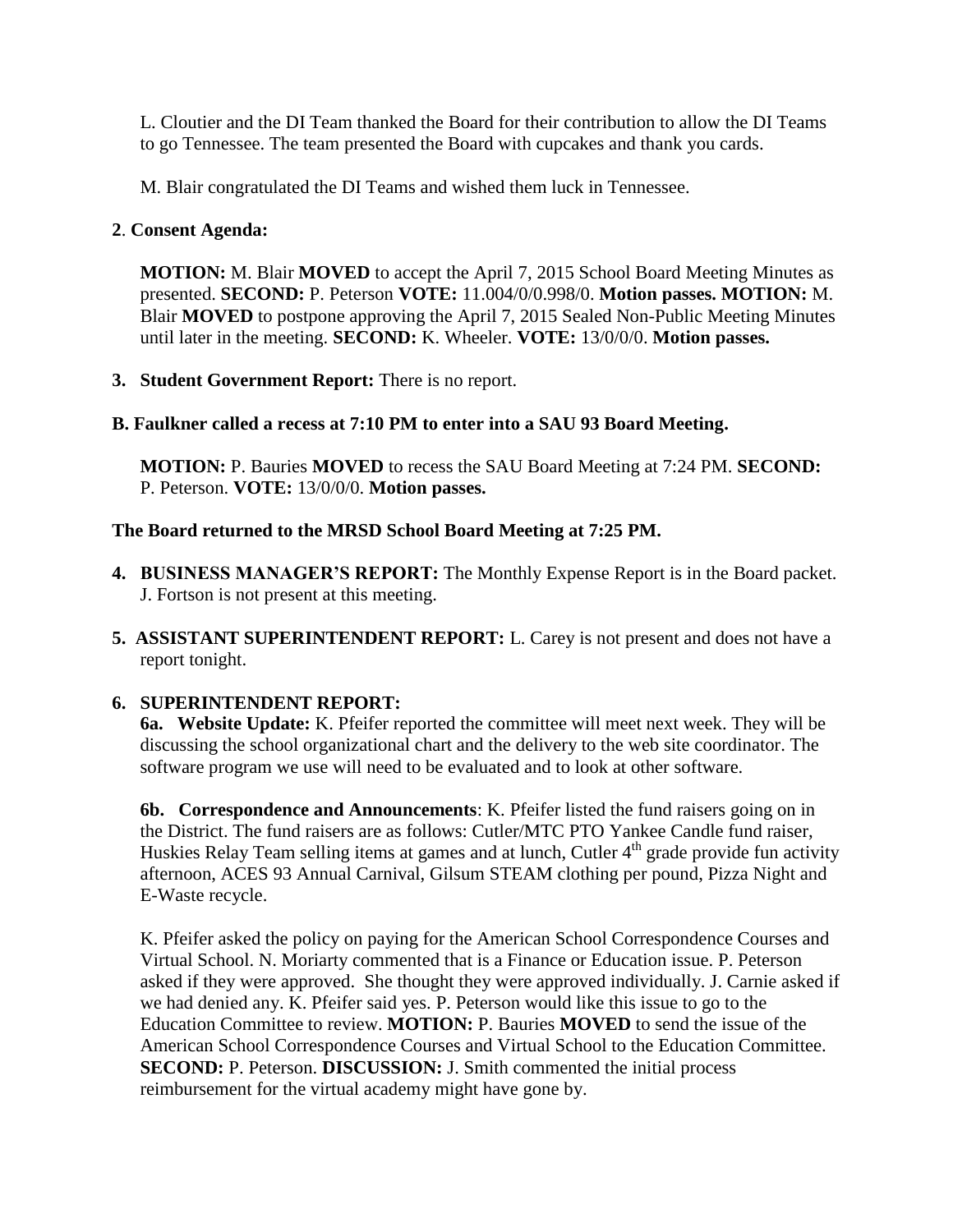K. Pfeifer informed the Board T. Kennett is requesting a day pilot at Mt. Caesar. There have been viable results with the extended day program. This is funded by Special Education and Title One for next year. **MOTION:** P. Peterson **MOVED** to accept the request from T. Kennett for the pilot program at Mt. Caesar. **SECOND:** W. Wright. **VOTE:**  11.879/0/1.121/0. **Motion passes.** 

T. Kennett has a request to move a teacher and a paraprofessional to Troy. The Board discussed the issue and would like to send this issue to the Education Committee. **MOTION:**  P. Peterson **MOVED** to refer this issue to the Education Committee. **SECOND:** W. Wright. **VOTE:** 13/0/0/0. **Motion passes.** 

The Swamp Bats representative will introduce the Reading for Ribby Program at an assembly at Emerson on May 1, 2015.

"Read to Dog" presentation will take place at the Town Library.

The MRMS is planning a trip to the Museum of Science and Quincy Market. The MRHS AP Studio Art and Intermediate Art students are planning a trip to the Brattleboro Museum in Brattleboro VT and the Wadsworth Athneum Museum in Hartford Conn. The DI Teams will travel to Tennessee on May 18, 2015. We wish them well. **MOTION:** M. Blair **MOVED** to approve all out of state field trips as presented. **SECOND:** J. Smith. **VOTE:** 13/0/0/0. **Motion passes.** 

The Gilsum STEAM Academy has been given a scholarship to attend an upcoming performance at The Colonial Theater.

**7. BOARD CHAIR REPORT:** B. Faulkner apologized for the number of action items that were not on the agenda. He will take action on them under committee reports. B. Faulkner commented as a Board it is better to be known for what we do.

# **8. SCHOOL BOARD COMMITTEE REPORTS:**

**8a. Education & Technology:** M. Blair started to give the report. There was an objection. B. Faulkner informed the Board the committee did not select a Chair due to a 3-3 vote. J. Carnie commented it was a weighted vote. B. Faulkner would accept the report from M. Blair. J. Carnie commented based on what. B. Faulkner commented that is the rule. **MOTION:** P. Bauries **MOVED** to overrule the Chair. **SECOND:** J. Carnie. **DISCUSSION:** P. Bauries quoted Policy BDE and stated the committee went with a weighted vote but there was no one there to figure out the vote. The committee decided to figure it out at the end of the meeting. It was asked to have the Chair of the School Board to declare P. Bauries the Chair of the committee. J. Carnie commented the Board needs to grow up and not spend all this time. The vote was very clear. It was commented M. Blair ran the entire meeting. **VOTE:**  4.426/8.574/0/0. **Motion fails.** 

M. Blair reported the committee met on April 14, 2015. He was appointed Chair by a split vote and 1 abstained. J. Carnie commented the minutes from that meeting were not approved.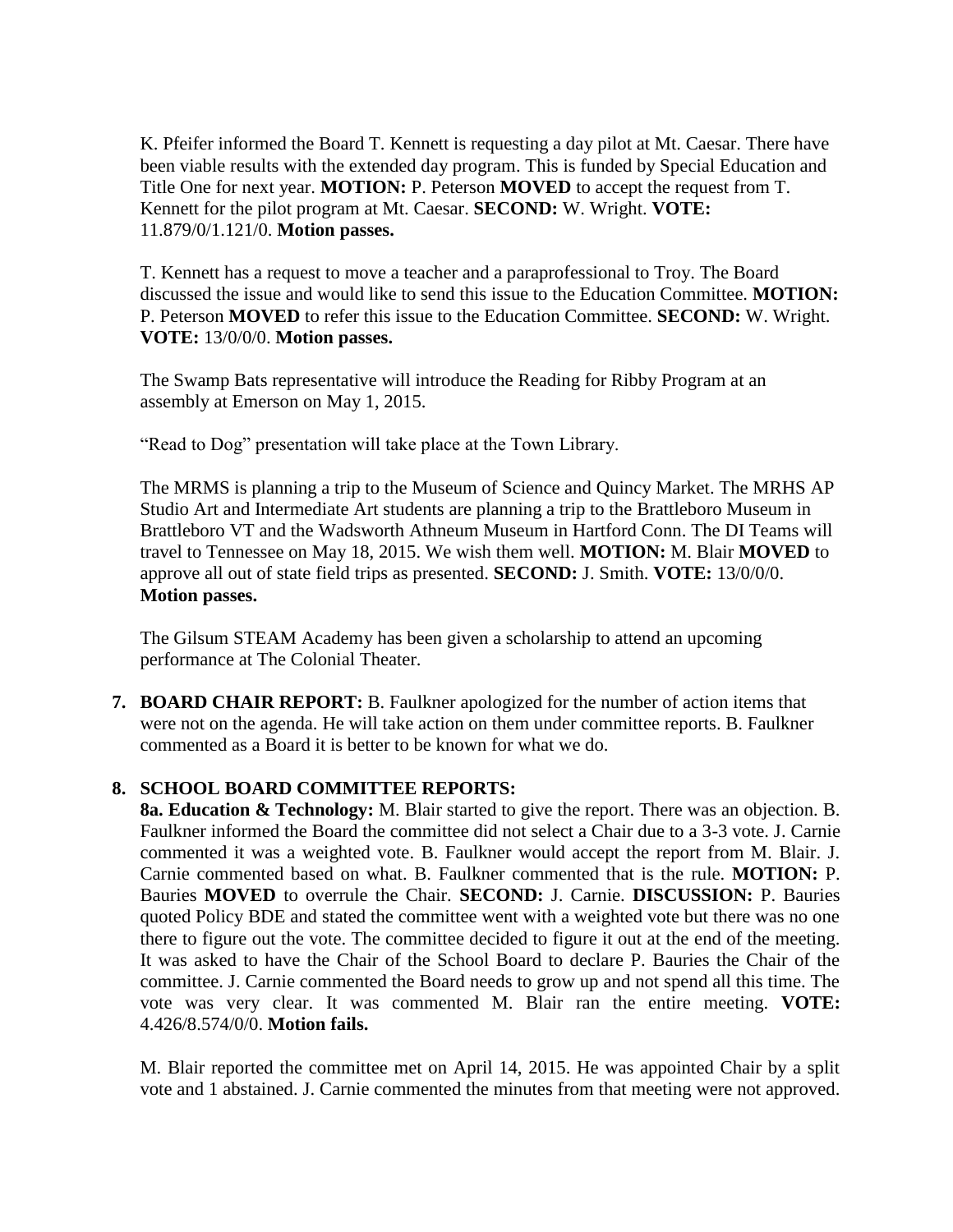M. Blair reported the committee discussed the website development and management. N. Richardson was in attendance. They discussed an organizational flowchart and the Chain of Command. They would like the CRC to take up the issue of the organizational flow chart. The committee discussed the unexpended fund balance to supply chrome books for the 11-12 grades, the breakage of the chrome books, the 1000 books in existence and 4 being destroyed. The IT Staff have been doing the repairs. The GPS will be looking at the Student Handbook. The following motion was submitted to the Education Committee. **MOTION:** M. Blair **MOVED** to bring to the full Board the establishment of a .6 assistant principal position at the MRMS and to establish a .4 position as the ELO Coordinator and developer as approved by the Education Committee. **SECOND:** B. Mitchell. **DISCUSSION:** N. Mosher explained he abstained from the motion at the committee meeting. K. Wheeler commented there is a need for an organizational flow chart. **MOTION:** K. Wheeler **MOVED** to table the motion. **SECOND:** N. Mosher. **VOTE:** 4.121/8.879/0/0. **Motion fails.** L. Steadman commented she would trust what took place in the committee. N. Mosher said he did not feel enough was said. The committee took 6 minutes to discuss this issue. J. Smith asked if .6 was enough. K. Pfeifer commented his office is always open to discuss issues. He said he had enough money for the .6 and .4. This is a step to make the building safer. He said L. Kalloger spoke to the issue at the committee meeting. R. Schafer is doing his all to discipline. We had the police here 139 times. We let this position go and we need to get it back to work with the staff and students to ensure safety. B. Tatro asked if there was another way to address the ELO. K. Pfeifer said this is what he can do. Take a positive step. We all want a safer school. We need to help with the drug and alcohol issues. S. Peters commented the cuts were too deep. R. Schafer was the part time AD. There will be a lot more discussions on this theme. We are helping K. Pfeifer with this issue. P. Peterson said it is a good issue but we need to reassess this. The administration and the parents have said we have an issue. We need to get something to them to make it safer for the teachers and students. E. White asked how a .6 or .4 will be able to address the suicide issues. B. Mitchell commented L. Kalloger and R. Schafer are overwhelmed. We should approve this and revisit it if we need more. L. Steadman commented it will be effective on July 1, 2015. N. Mosher asked if it is the best option with the safety issues. K. Pfeifer said we will continually assess the data. We need to allow the administration to give feedback. K. Wheeler asked if we should have more time. B. Tatro asked if the 10,000 mentors can help. K. Pfeifer said this is a start. J. Carnie commented the Education Committee looked at this issue and had an administration recommendation. We have new members and he would like to send this back to the Education Committee. **MOTION:** J. Carnie **MOVED** to send this issue back to the Education Committee to review and bring it back to the Board at the next meeting. **SECOND:** P. Bauries. **VOTE:** 11.879/1.121/0/0. **Motion passes.** 

K. Pfeifer would suggest adding language in regards to a tie breaker and the weighted vote. He would suggest this issue be a change in policy and go to the Policy Committee. **MOTION:** S. Peters **MOVED** to send this issue to the Policy Committee. **SECOND:** B. Mitchell. **DISCUSSION:** M. Blair stated Policy BBBH-R refers to SAU 38 and has not been updated in sometime. We do not currently have that in place. P. Bauries asked to declare that she is the Chair of the Education Committee based on the weighted vote. B. Faulkner commented it is Board Policy to declare the Chair in the Education Committee. P. Bauries commented we have a policy and we work with the weighted vote. B. Faulkner commented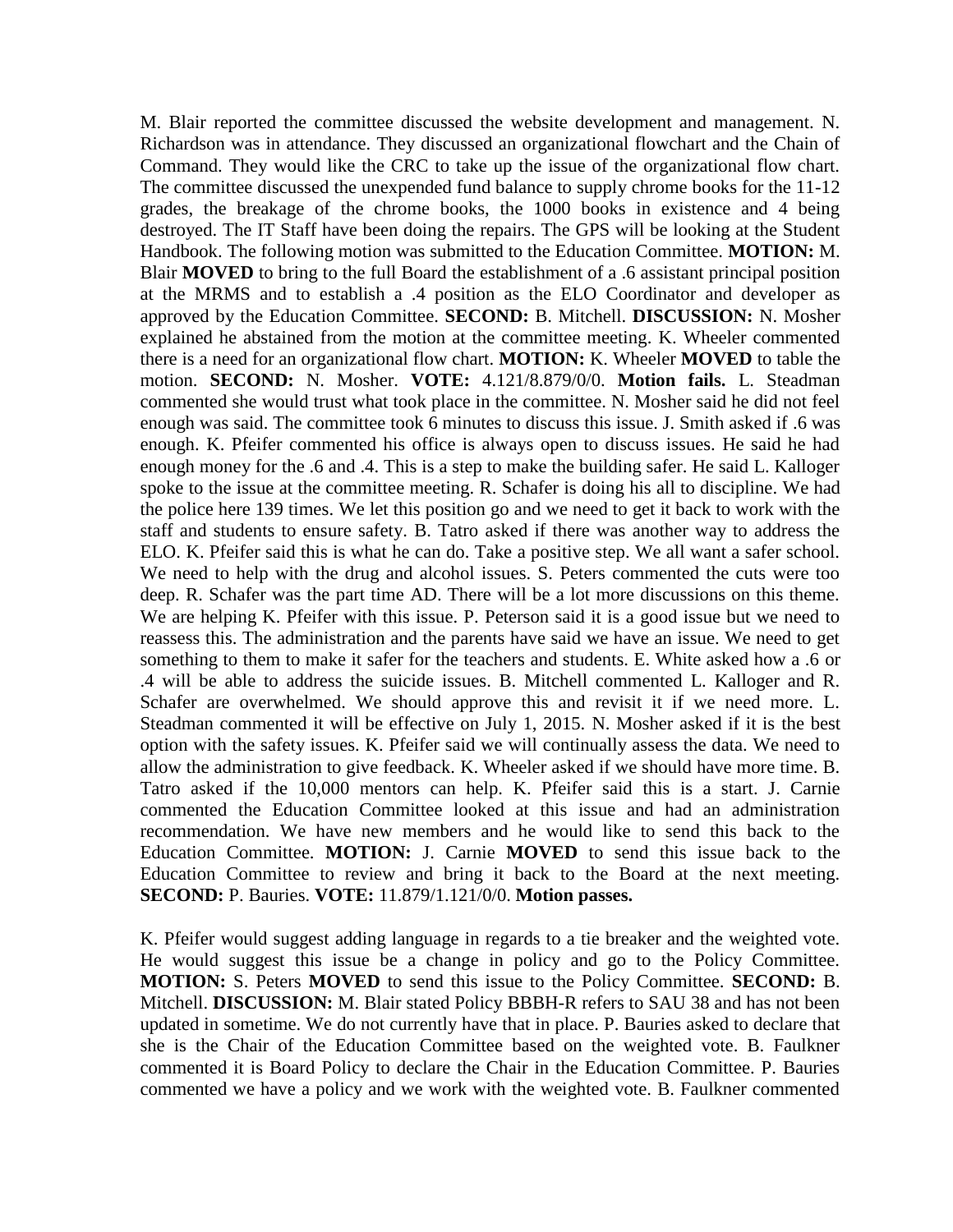that P. Bauries shouting was unacceptable and an embarrassment to the Board. J. Carnie commented on the self declaring judgments. He asked if this was asked to go before the attorney. B. Faulkner said no, he is not aware of the request. J. Carnie stated the Deliberative Session of 2000 voted to use the weighted vote. It was commented the issue is how to address this in any vote and which policies it impacts. P. Bauries commented we had a weighted vote. B. Faulkner said to let M. Blair continue with his report. P. Bauries said if you go down this path she will have to do whatever means possible. **VOTE:** 13/0/0/0. **Motion passes.** M. Blair continued to do the Education Report and said the Math Curriculum presented at the March 31, 2015 Meeting will be discussed at the next meeting. J. Carnie commented regarding the vote of the Education Committee. He said it was not on the side that won that called the weighted vote. We currently have by State and District standing orders and rules.

 **8b. Finance/Facilities:** J. Carnie was named Chair of the Finance and Facilities. There are three motions from the committee. **MOTION:** J. Carnie **MOVED** to accept the proposal from H. L. Turner for the Architectural Design work at Mt. Caesar in the amount of \$25,400.00 and to bring it to the full Board. The committee would ask the Board to waive the three bid requirement. **SECOND:** P. Peterson. **DISCUSSION:** N. Mosher said there is a reason for a 3 bid policy which exists. He asked if it is normal to waive the three bid process. D. LaPointe explained the district has been working with H. L. Turner and W. V. Engineering for years and the District has been saving money working with them. They are great people to work with. **VOTE:** 12.787/0.214/0/0. **Motion passes.** 

**MOTION:** J. Carnie **MOVED** to hire W. V. Engineering to do the electrical and mechanical work for the Mt. Caesar project in the amount of \$22,200.00 and to bring to the full Board for consideration. The committee would ask the Board to waive the three bid requirement for this project. **SECOND:** P. Bauries. **DISCUSSION:** J. Carnie commented some of the situations have been ongoing. This is like an extension. A matter of understanding, we have been dealing with these people and have confidence in them. N. Mosher commented it is best to have multiple options. L. Steadman commented one other bid received was higher. **VOTE:** 12.787/0.214/0/0. **Motion passes.**

**MOTION:** J. Carnie **MOVED** to hire W. V. Engineering to complete the engineering design for the underground piping for the Troy and Emerson projects in the amount of \$5600.00 and to bring it to the full Board for consideration. Two bids were received and the committee would ask the Board to waive the three bid requirement. **SECOND:** W. Wright. **DISCUSSION:** D. LaPointe explained this project is to replace the tanks and to do the repiping at both Emerson and Troy. **VOTE:** 12.787/0.214/0/0. **Motion passes.** 

**MOTION:** J. Carnie **MOVED** to approve the budget transfer in the amount of \$2500.00 from library supply to equipment to purchase new books at the MRMHS. **SECOND:** P. Peterson. **VOTE:** 13/0/0/0. **Motion passes.** 

**MOTION:** J. Carnie **MOVED** to approve the budget transfer in the amount of \$2393.00 from the Math and Reading budget lines to purchase furniture at Emerson. **SECOND:** P. Peterson. **DISCUSSION:** It was asked why the Board is seeing the transfers when we do not approve line by line in the budget. J. Carnie explained. **VOTE:** 13/0/0/0. **Motion passes.**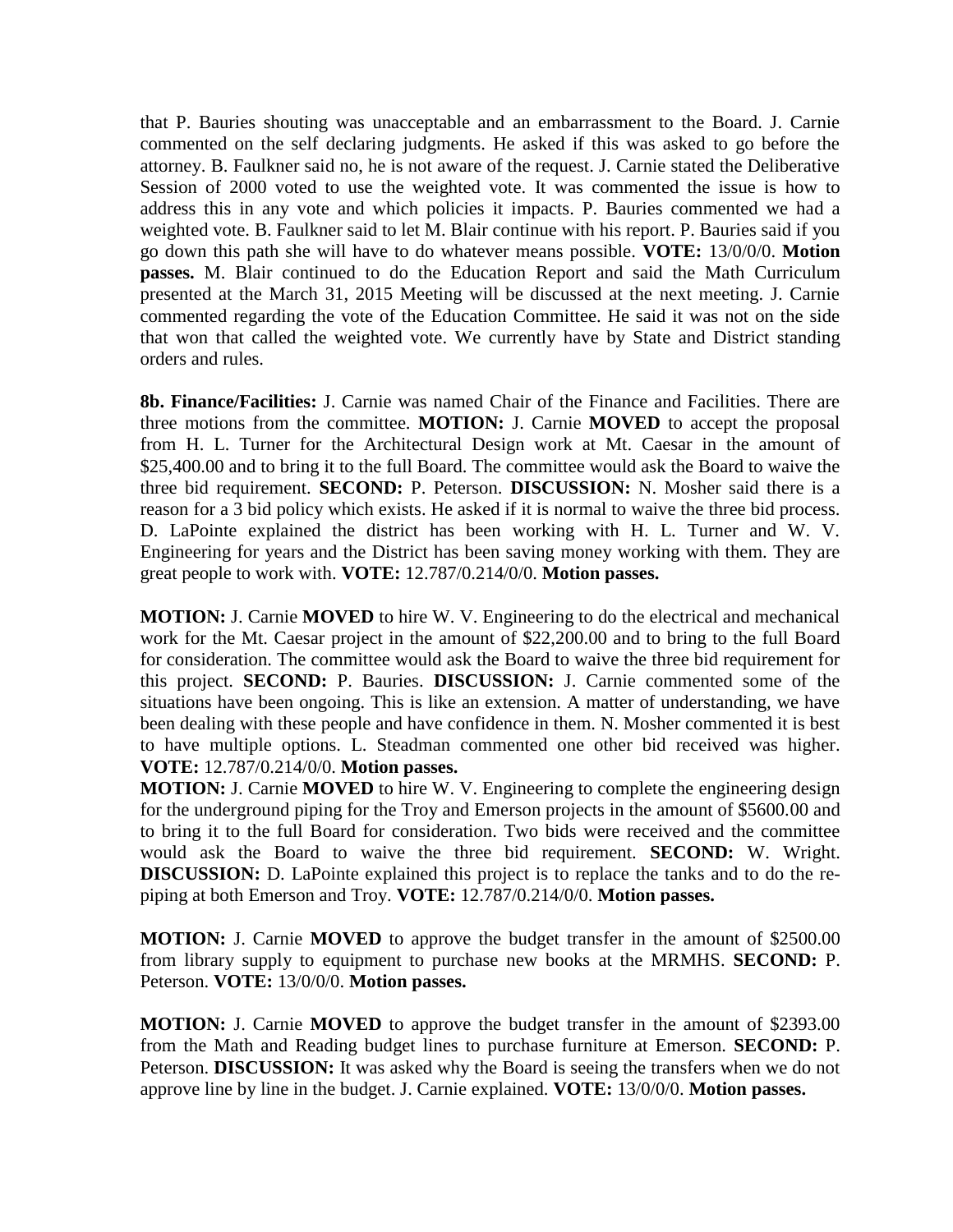**MOTION:** J. Carnie **MOVED** to approve the budget transfer in the amount of \$7000.00 from the book line to the furniture line to purchase tables for Mt. Caesar. **SECOND:** P. Peterson. **VOTE:** 13/0/0/0. **Motion passes.** 

### **B. Faulkner called for a 5 minutes break at 9:05 PM.**

 **8c. Budget Committee:** There is no report.

**8d. Community Relations Committee:** There is no report.

 **8e. Sports Committee:** The committee met and appointed M. Blair chair of the committee. M. Blair thanked L. Patnode for the snow removal on the fields which would allow teams to practice. The trees were removed by the field hockey field to allow track and field events which will allow Monadnock to host a State Championship competition. The online athletic forms are up and running. They discussed a need for a better location for the soccer and lacrosse. They discussed a proposal behind Mt. Caesar. They discussed a proposal for an administrative assistant, Part time AD, organizational chart and a web site management. They discussed if the AD should be full or part time. They discussed the Student Handbook which conflicts with the Athletic Handbook. They also discussed  $8<sup>th</sup>$  graders participating in high school sports. The next meeting is on May 19, 2015 at 6:00 PM.

**8f. Policy Committee:** M. Blair reported the committee did not meet but will bring the motions reviewed at the last meeting to a vote tonight. **MOTION:** M. Blair **MOVED** to accept Policy IC/ICA School Year/School Calendar as amended. **SECOND:** W. Wright. **VOTE:** 13/0/0/0. **Motion passes.** 

**MOTION:** M. Blair **MOVED** to accept Policy BEDC-Quorum/Voting as amended. **SECOND:** P. Peterson. **DISCUSSION:** P. Bauries asked why the committee added the word "voting" to the policy. M. Blair explained to deal with abstain, recusal or a walk out. B. Faulkner explained the three paragraphs are consistent. N. Mosher would like to wait to vote on the motions until later in the meeting. **MOTION** N. Mosher **MOVED** to postpone the motion until after item 12 on the agenda. **SECOND:** J. Carnie. **VOTE:** 8.521/3.358/1.121/0. **Motion passes.** 

**8g. Ad HOC STEAM:** P. Bauries reported the committee has not met. They will meet on May 5, 2015 to continue to discuss the expansion of STEAM throughout the district. They are waiting to hear from the State about appearing before the State regarding the application.

#### **9. Old Business:**

 **9a. RSA 91-A Non-Meeting:** J. Carnie commented the Board needs to have some form of accounting in the non-meeting during discussion with the attorney or negotiations. We do have minutes in a regular negotiations meeting. It is imperative. We have a few situations from the non-meeting because we do not have minutes. We need to have some means possibly record the meetings. He would like to see the Board come up with a means of accounting. B. Faulkner commented it is appropriate to have the policy committee take up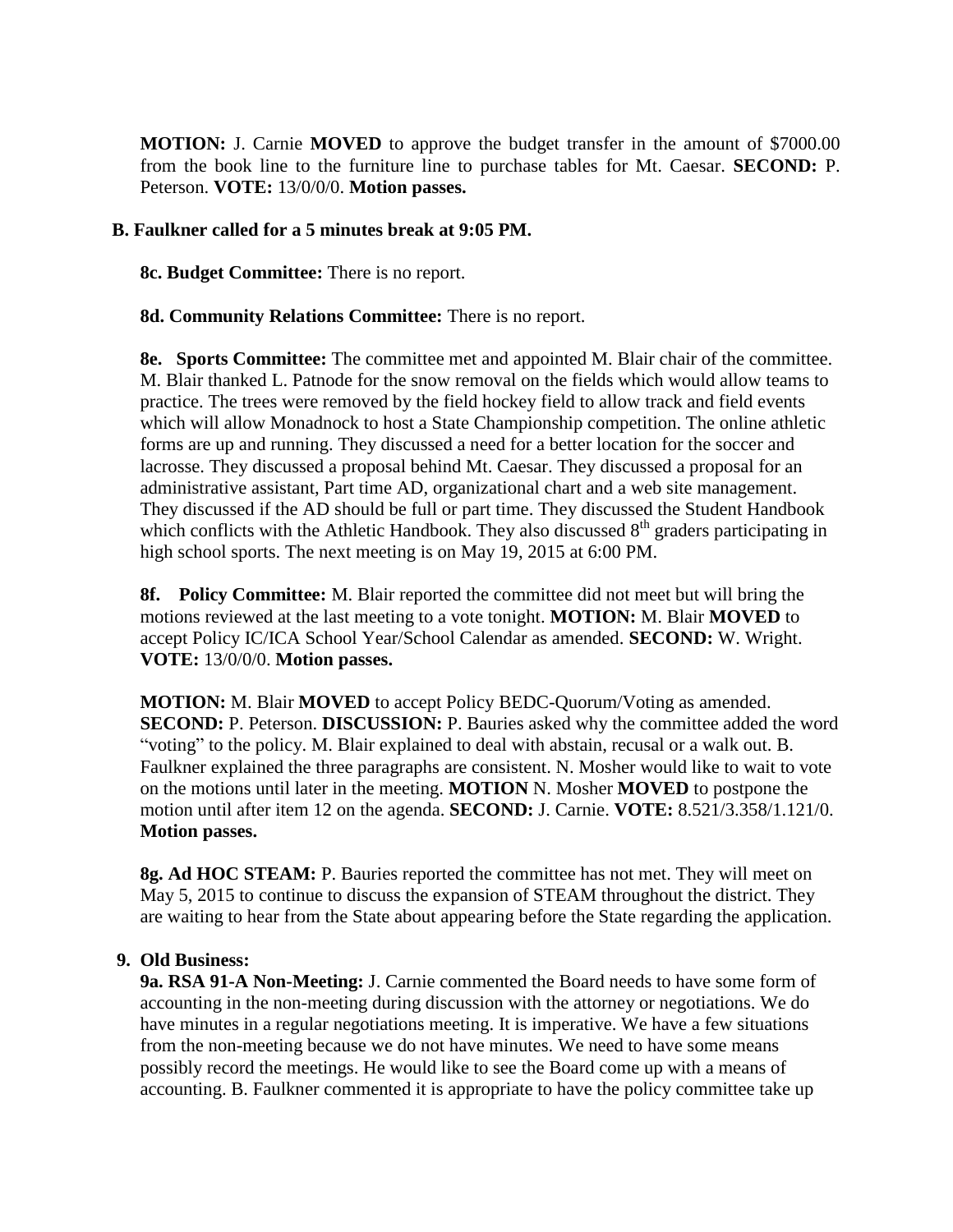this issue. J. Carnie does not see it as a policy issue. The statute is clear. He said if we have a non-meeting with the attorney ask him to take notes. He would like the Board to run this by the attorney. **MOTION:** J. Carnie **MOVED** to refer the record keeping of a non-meeting to the attorney. **SECOND:** P. Peterson. **DISCUSSION:** M. Blair feels this is a waste of money. **VOTE:** 7.516/5.484/0/0. **Motion passes.** 

**9b. Request to rename MRMHS Gymnasium after Paul Joseph Breckell: MOTION:** M. Blair **MOVED** to name the MRMHS gymnasium after Paul Joseph Breckell. **SECOND:** P. Peterson. **DISCUSSION:** L. Steadman asked if the Sports Committee reviewed this. M. Blair said no. W. Wright would like to wait for the Sports Committee to review and allow the family to be contacted. **MOTION:** P. Peterson **MOVED** to amend to allow the Board to vote on the motion and then refer it to the Sports Committee. **There was no Second. MOTION:**  P. Peterson **MOVED** to refer entire matter to the Sports Committee and to report back to the Board later. **SECOND:** W Wright. **DISCUSSION:** P. Bauries asked how you can change the entire motion. N. Mosher asked for additional information on Paul Joseph Breckell. **VOTE:**  13/0/0/0. **Motion passes.** 

**9c. Other Old Business as may come before the Board: MOTION:** M. Blair **MOVED** to ask the full Board to elect the Chair of the Education/Technology Committee. **SECOND:** S. Peters. **DISCUSSION:** P. Bauries said that is illegal. It is not in the policy. It should be voted on in the committee not by the full Board. **MOTION:** P. Bauries **MOVED** to overrule the Chair. **SECOND:** The motion fails for lack of second. B. Faulkner stated the motion was in order. Board Members can make motions. Policy BGF Suspension of Policy was referred to. M. Blair stated we do not have the ability to change policy. B. Faulkner commented it calls for a unanimous vote. **M. Blair withdraws his motion.** 

## **10. NEW BUSINESS:**

**10a. Action on the Manifest: MOTION:** B. Tatro **MOVED** to accept the manifest in the amounts of \$ 1,211,742.89. **SECOND:** P. Peterson. **DISCUSSION:** The new members asked for the manifest process to be explained. P. Bauries explained the manifest is sent out electronically before each meeting. S. Peters would like J. Fortson to review the accounts, vendors and descriptions. K. Pfeifer explained this is done during the budget process. **VOTE:** 11.665/0/1.335/0. **Motion passes.**

**10b. Other New Business as may come before the Board:** B. Tatro would like to know K. Craig's duties.

S. Peters asked about paraprofessionals making up snow days. K. Pfeifer explained they can be made up during professional development opportunities.

B. Mitchell asked if the MS/HS has department heads. He would like the Education/ Technology Committee to look at this. K. Pfeifer explained L. Kalloger is working on the new proposal for next year. He would like to hear from her first.

N. Mosher would like information on the organizational flow chart. K. Pfeifer would invite N. Mosher to come to his office and discuss this issue.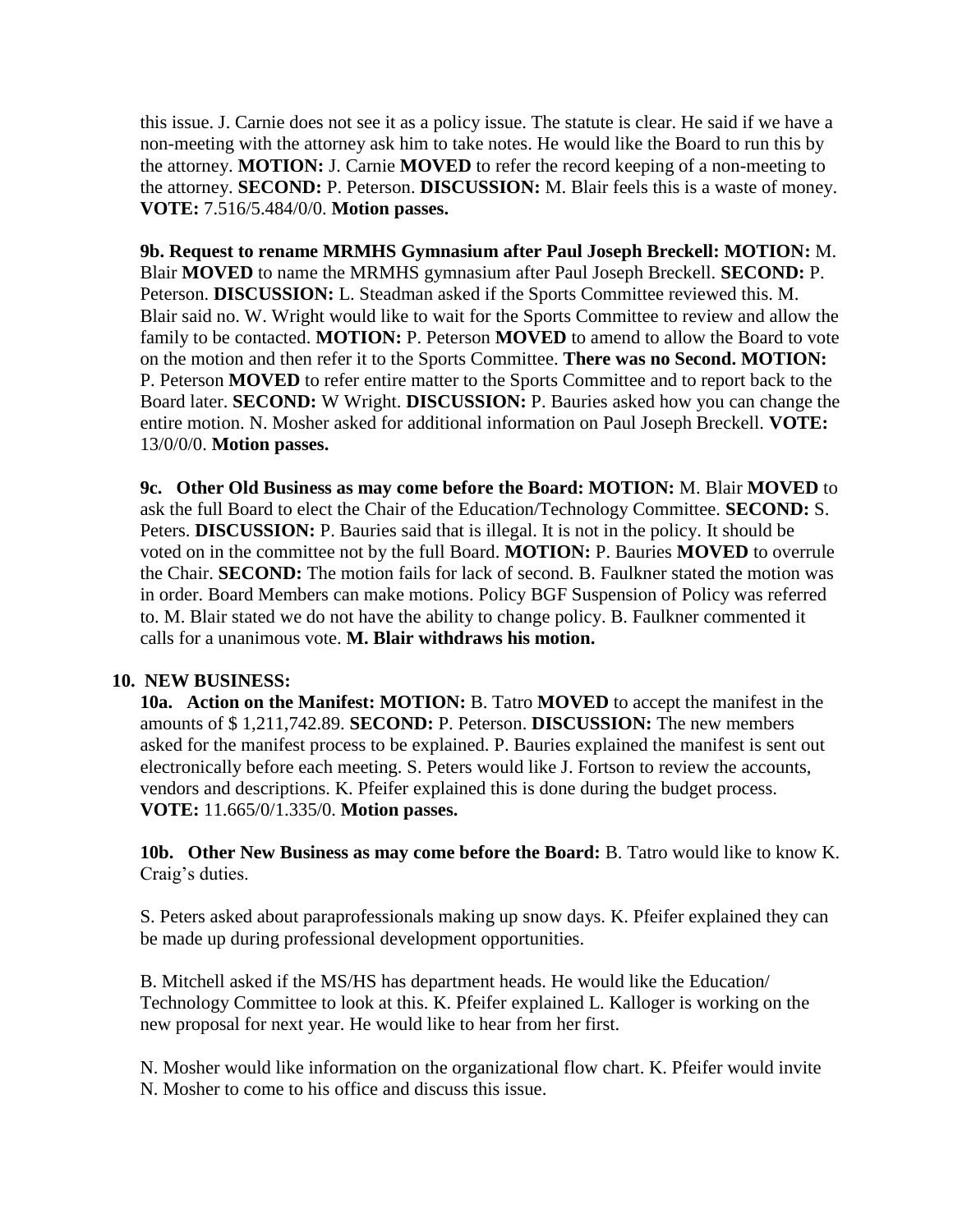# **11. SETTING NEXT MEETING'S AGENDA:**

## **12. Public Comments:**

**13. Policy BEDC Quorum/Voting: MOTION:** M. Blair **MOVED** to accept Policy BEDS Quorum/Voting as amended. **SECOND:** P. Peterson. **DISCUSSION:** J. Carnie commented if there is a conflict of interest they should recuse. He would rather see paragraph 5 corrected. **MOTION:** J. Carnie **MOVED** to amend the motion and send Policy BEDC-Quorum/Voting back to the Policy Committee. **SECOND:** P. Bauries. **VOTE:** 9.636/2.243/1.121/0. **Motion passes.** 

**MOTION:** M. Blair **MOVED** to approve Policy BEA Regular Board Meetings as amended. **SECOND:** B. Tatro. **DISCUSSION: MOTION:** L. Steadman **MOVED** to amend the motion and change the  $5<sup>th</sup>$  paragraph to read as follows: A membership of the Board comprising greater than 50% of the total weighted vote of the Board. **SECOND:** S. Peters. **DISCUSSION:** P. Bauries said to leave prior to change. **VOTE on amendment:**  9.682/3.318/0/0. **Motion passes. VOTE:** 13/0/0/0. **Motion passes.** 

**MOTION:** M. Blair **MOVED** to approve Policy BDE Committees and Delegates as amended. **SECOND:** J. Smith. **DISCUSSION:** P. Bauries commented the Board did not vote to have all members as alternates. Excluding negotiations is a dangerous road. M. Blair commented it is State law. P. Bauries commented to have one member sit across from the association and declare we are negotiating in good faith is ludicrous. We cannot go back to having 1 or 2 members coming up with a negotiating contract. She would like to remove everything in red. **MOTION:** P. Bauries **MOVED** to amend the motion and remove everything in red in the last paragraph. **SECOND:** K. Wheeler. **DISCUSSION:** P. Bauries commented if you allow this to go through you will have all Swanzey committee members. M. Blair commented 91- A is okay sometimes but not all the time. It excludes negotiations. J. Carnie said 91-A is incorrect, it was not looked at closely. It defines a meeting. Our policy stipulates 3 members need to be present to take action. **MOTION:** J. Carnie **MOVED** to refer Policy BDE Committees and Delegates back to the Policy Committee. **SECOND:** P. Peterson. **VOTE:** 9.759/3.241/0/0. **Motion passes.** 

- **14. 10:31 PM Motion to enter into Non-Public Session under RSA 91-A: 3 II (c) Matters which, if discussed in public, would likely affect adversely the reputation of any person. MOTION:** M. Blair **MOVED** to enter into Non-Public Session under RSA 91-A: 3 II (c) Matters which, if discussed in public, would likely affect adversely the reputation of any person. **SECOND:** P. Peterson.
- **15. Public Session:** B. Faulkner informed the Board he and K. Pfeifer have been invited by the Swanzey Select Board to attend their meeting on Tuesday.
- **16. 11:26 PM Motion to enter into and SAU Non-Public Session under RSA 91-A: 3 II (b) Hiring of a Public Employee: MOTION:** P. Peterson. **MOVED** to enter into Non-Public